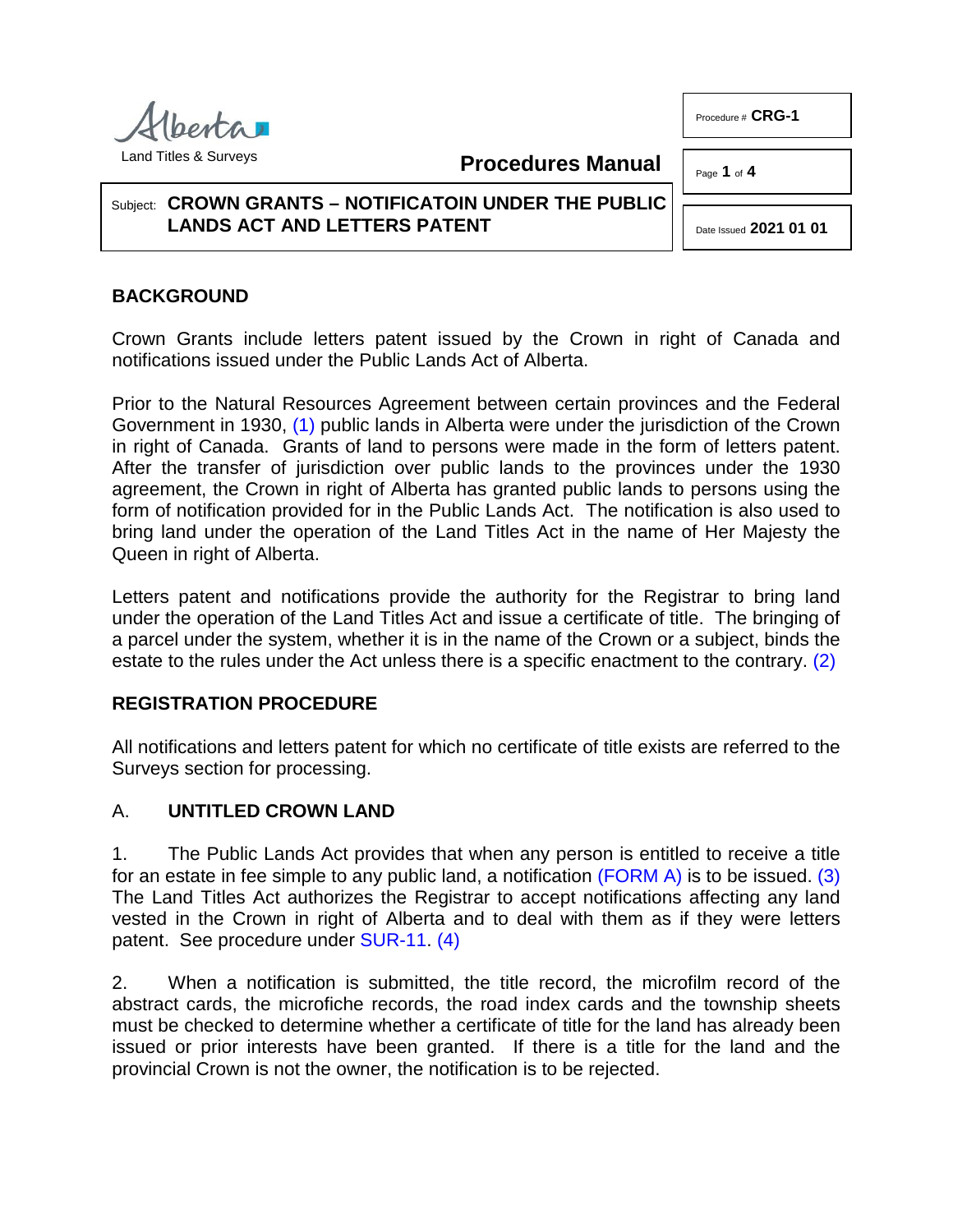3. **Legal description** - This is usually attached to the notification as a second page.

The SPIN2 document type to be used when creating a Document Registration Request (DRR) form is: Notification

The code used for registration at Land Titles is: NOTI

4. **Mines and Minerals** - Section 35(1) of the Public Lands Act provides that mines and minerals and the right to work the same are excepted whether they are mentioned in the notification or not. Thus, even if the notification fails to except the mines and minerals and the right to work the same, the certificate of title must contain the following exception:

> <span id="page-1-0"></span>"EXCEPTING THEREOUT ALL MINES AND MINERALS AND THE RIGHT TO WORK THE SAME"

5. **Grantee** - If the grantee is the provincial Crown or the federal Crown, the certificate of title should be written in favour of "HER MAJESTY THE QUEEN IN RIGHT OF ALBERTA" or "HER MAJESTY THE QUEEN IN RIGHT OF CANADA", as represented by the Minister of the appropriate department. [\(5\)](#page-3-4)

<span id="page-1-1"></span>6. **Nature of the grant** - Some examples of grants are civilian homestead sale, farm purchase sale, farm development sale and agricultural farm sale. If the grant is specified to be pursuant to a homestead sale or a homestead lease, then no fee is charged. [\(6\)](#page-3-5) If the notification restricts the use of the land to a site for school purposes, for a church or mission, for a burial ground or for a community hall, the restriction (often referred to as a habendum clause) must be recorded as a endorsement on title with the registration number and date of the notification. [\(7\)](#page-3-6) An example of the particulars is as follows:

### <span id="page-1-2"></span>"832000001 - 3/01/84 - USE RESTRICTED TO A SITE FOR SCHOOL PURPOSES"

The SPIN2 document type to be used when creating a Document Registration Request (DRR) form is: Habendum Clause

The code used for registration at Land Titles is: HABC

<span id="page-1-3"></span>A restriction on use may be discharged or amended by an order of the minister responsible for administration of public lands under the Public Lands Act or his deputy minister. [\(8\)](#page-3-7)

7. **Other reservations or exceptions** - If the notification is made subject to any other reservation or exception pursuant to section 35(2) of the Public Lands Act, this must also be recorded as a endorsement on the certificate of title.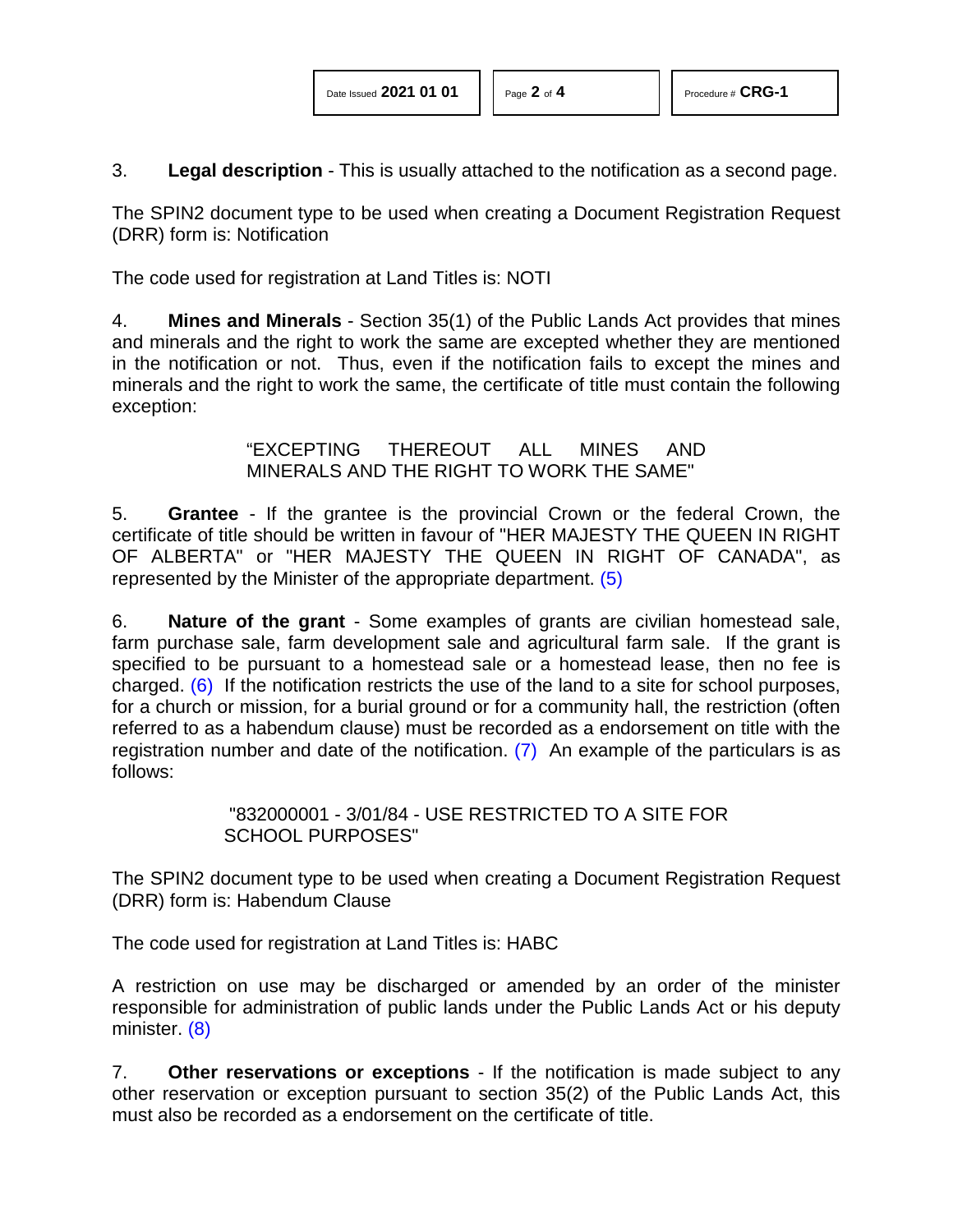<span id="page-2-0"></span>8. **Signatures** - A notification must be signed by the minister responsible for administration of public lands under the Public Lands Act or his deputy minister *and* by the Assistant Deputy Minister of Sustainable Resource Development, or by a person acting in either capacity. [\(9\)](#page-3-8) A witness and affidavit of attestation are not required. [\(10\)](#page-3-9)

<span id="page-2-1"></span>9. **Subject to other interests** - If the notification is made subject to some other unregistered interest (e.g., utility right of way, lease), a certified copy of the document creating the interest is required. The document is registered prior to the notification and endorsed on title. [\(11\)](#page-3-10)

<span id="page-2-2"></span>10. If the search for a certificate of title under item 2 above disclosed any prior registrations affecting the lands in the grant, endorse the registered documents on the new certificate of title.

11. Affidavit re Value of Land [\(FORM 32\)](http://www.servicealberta.ca/pdf/ltmanual/FORM32.pdf) must be completed.

### B. **TITLED CROWN LAND**

<span id="page-2-3"></span>1. **Notification** - If title has already been issued to the provincial Crown, a notification under the Public Lands Act can be accepted in lieu of a transfer. [\(12\)](#page-3-11)

<span id="page-2-4"></span>2. **Transfer** - A transfer is processed as any other transfer, except that dower requirements need not be complied with. [\(13\)](#page-3-12)

3. **Letters Patent** - Where letters patent from the federal Crown are received, it is almost certain that there will be an existing certificate of title in the name of Her Majesty the Queen in right of Canada. The letters patent are registered as a transfer of land.

### C. **FEES**

<span id="page-2-5"></span>[Tariff item 3](http://www.servicealberta.ca/pdf/ltmanual/APPENDIXI.pdf) is charged on all letters patent, notifications, or transfers except Civilian Homestead Notifications in which case no fee is charged. [\(14\)](#page-3-13)

<span id="page-2-6"></span>On a notification where grantee is the Crown in right of Alberta or Canada, no fee is charged. [\(15\)](#page-3-14)